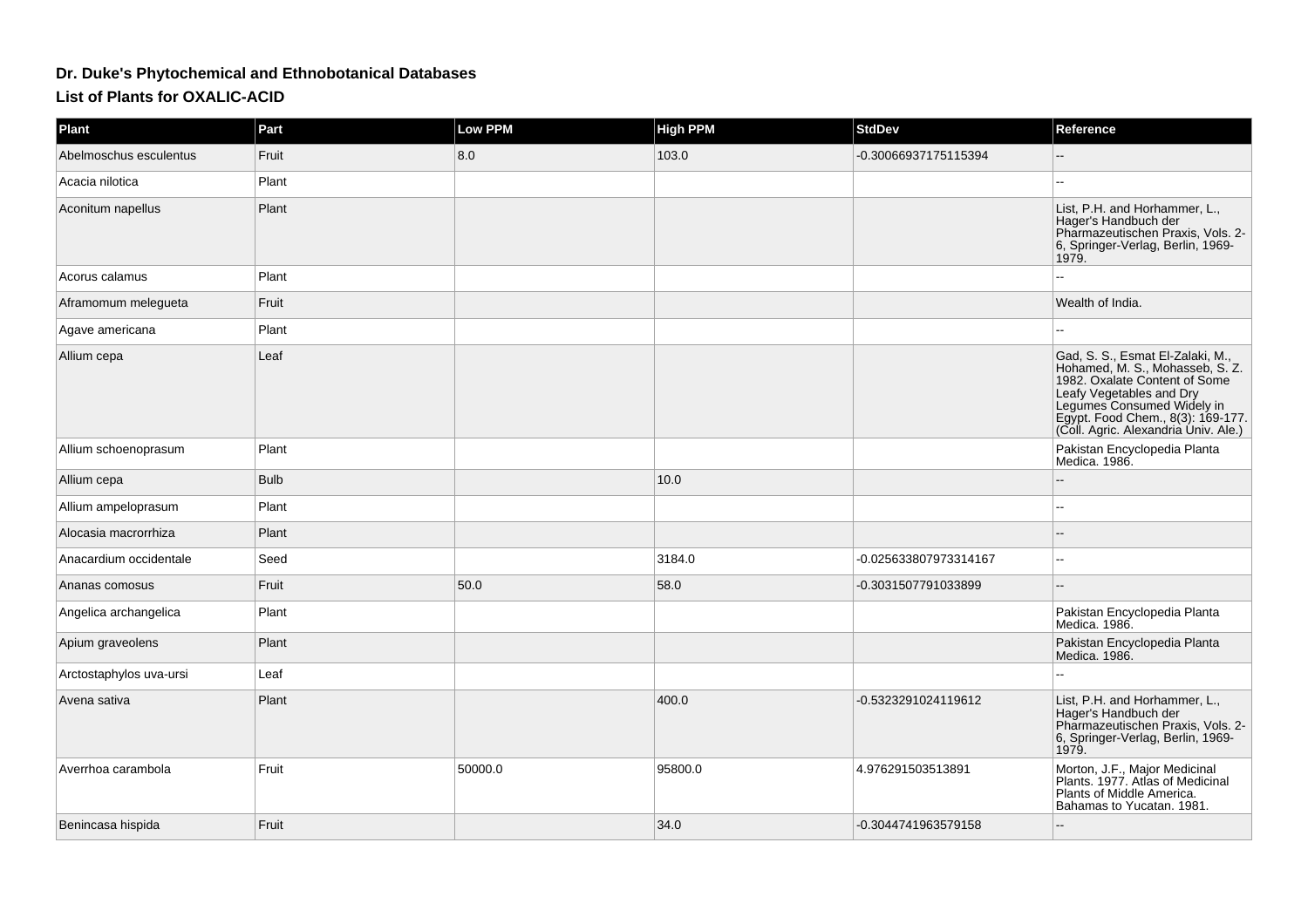| Plant                              | Part        | <b>Low PPM</b> | <b>High PPM</b> | <b>StdDev</b>        | Reference                                                                                                                                                                           |
|------------------------------------|-------------|----------------|-----------------|----------------------|-------------------------------------------------------------------------------------------------------------------------------------------------------------------------------------|
| Beta vulgaris                      | Root        |                | 404.0           | -0.40279401570173323 | Watt, J.M. and Breyer-Brandwijk,<br>M.G. 1962. The Medicinal and<br>Poisonous Plants of Southern and<br>Eastern Africa. E. & S.<br>Livingstone, Ltd. Edinburg &<br>London. 1457 pp. |
| Brassica juncea                    | Leaf        |                | 1287.0          | -0.43841505748050075 | Watt, J.M. and Breyer-Brandwijk,<br>M.G. 1962. The Medicinal and<br>Poisonous Plants of Southern and<br>Eastern Africa, E. & S.<br>Livingstone, Ltd. Edinburg &<br>London. 1457 pp. |
| Brassica oleracea var. capitata I. | Leaf        | 30.0           | 350.0           | -0.46587265245095044 |                                                                                                                                                                                     |
| Brassica oleracea var. botrytis I. | Plant       |                | 68.0            | -0.5351320075910592  |                                                                                                                                                                                     |
| Byrsonima crassifolia              | Bark        |                | 27300.0         |                      | Morton, J.F., Major Medicinal<br>Plants. 1977. Atlas of Medicinal<br>Plants of Middle America.<br>Bahamas to Yucatan. 1981.                                                         |
| Camellia sinensis                  | Leaf        | 2192.0         | 10000.0         | -0.18309165835827215 |                                                                                                                                                                                     |
| Capparis spinosa                   | Plant       |                |                 |                      |                                                                                                                                                                                     |
| Capsella bursa-pastoris            | Plant       |                |                 |                      |                                                                                                                                                                                     |
| Capsicum frutescens                | Fruit       |                |                 |                      |                                                                                                                                                                                     |
| Capsicum annuum                    | Fruit       | 257.0          | 1171.0          | -0.24177730392475322 | Watt, J.M. and Breyer-Brandwijk,<br>M.G. 1962. The Medicinal and<br>Poisonous Plants of Southern and<br>Eastern Africa, E. & S.<br>Livingstone, Ltd. Edinburg &<br>London. 1457 pp. |
| Chenopodium album                  | Plant       | 140000.0       | 300000.0        | 1.9970395471595714   |                                                                                                                                                                                     |
| Cicer arietinum                    | Seed        |                | 24.0            | -0.6702186875144752  | Watt, J.M. and Breyer-Brandwijk, M.G. 1962. The Medicinal and<br>Poisonous Plants of Southern and<br>Eastern Africa. E. & S.<br>Livingstone, Ltd. Edinburg &<br>London. 1457 pp.    |
| Cinnamomum verum                   | <b>Bark</b> |                |                 |                      | --                                                                                                                                                                                  |
| Citrus paradisi                    | Plant       |                |                 |                      |                                                                                                                                                                                     |
| Citrus aurantiifolia               | Fruit       |                |                 |                      |                                                                                                                                                                                     |
| Citrus sinensis                    | Fruit       |                | 87.0            | -0.3015516499208378  | Watt, J.M. and Breyer-Brandwijk,<br>M.G. 1962. The Medicinal and<br>Poisonous Plants of Southern and<br>Eastern Africa. E. & S.<br>Livingstone, Ltd. Edinburg &<br>London. 1457 pp. |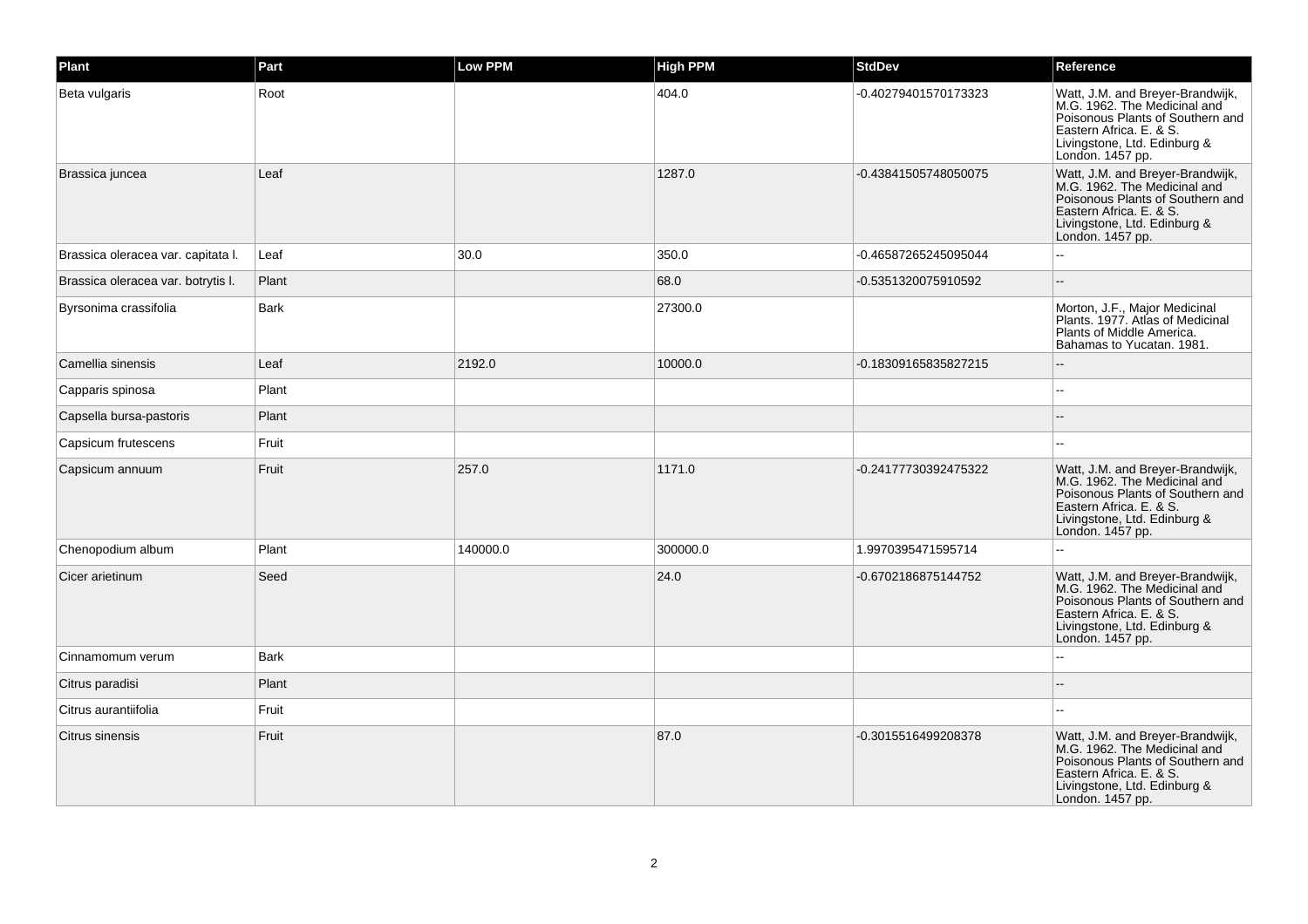| Plant                   | Part        | Low PPM | <b>High PPM</b> | <b>StdDev</b>        | Reference                                                                                                                                                                           |
|-------------------------|-------------|---------|-----------------|----------------------|-------------------------------------------------------------------------------------------------------------------------------------------------------------------------------------|
| Citrus reticulata       | Fruit       |         |                 |                      |                                                                                                                                                                                     |
| Coffea arabica          | Fruit       |         | 154.0           | -0.2978571100852865  | Watt, J.M. and Breyer-Brandwijk,<br>M.G. 1962. The Medicinal and<br>Poisonous Plants of Southern and<br>Eastern Africa, E. & S.<br>Livingstone, Ltd. Edinburg &<br>London. 1457 pp. |
| Colocasia esculenta     | Root        |         | 1334.0          | 0.19298878287100935  |                                                                                                                                                                                     |
| Coriandrum sativum      | Fruit       |         | 120.0           | -0.29973195119586477 | $\sim$                                                                                                                                                                              |
| Coriandrum sativum      | Leaf        |         | 50.0            | -0.4746637714382876  | Watt, J.M. and Breyer-Brandwijk,<br>M.G. 1962. The Medicinal and<br>Poisonous Plants of Southern and<br>Eastern Africa. E. & S.<br>Livingstone, Ltd. Edinburg &<br>London. 1457 pp. |
| Crataegus rhipidophylla | Bark        |         |                 |                      |                                                                                                                                                                                     |
| Crataegus rhipidophylla | Fruit       |         |                 |                      | List, P.H. and Horhammer, L.,<br>Hager's Handbuch der<br>Pharmazeutischen Praxis, Vols. 2-<br>6, Springer-Verlag, Berlin, 1969-<br>1979.                                            |
| Crataegus laevigata     | Fruit       |         |                 |                      | List, P.H. and Horhammer, L.,<br>Hager's Handbuch der<br>Pharmazeutischen Praxis, Vols. 2-<br>6, Springer-Verlag, Berlin, 1969-<br>1979.                                            |
| Crataegus laevigata     | Bark        |         |                 |                      |                                                                                                                                                                                     |
| Cucurbita pepo          | Juice       |         | 400.0           |                      | List, P.H. and Horhammer, L.,<br>Hager's Handbuch der<br>Pharmazeutischen Praxis, Vols. 2-<br>6, Springer-Verlag, Berlin, 1969-<br>1979.                                            |
| Daucus carota           | Root        |         | 56.0            | -0.6257320951676627  |                                                                                                                                                                                     |
| Ephedra sinica          | Shoot       |         |                 |                      | Jim Duke's personal files.                                                                                                                                                          |
| Equisetum arvense       | Plant       |         |                 |                      | <b>CRC Handbook of Medicinal</b><br>Herbs and/or CRC Handbook of<br><b>Proximate Analyses</b>                                                                                       |
| Eucalyptus citriodora   | <b>Bark</b> |         |                 |                      |                                                                                                                                                                                     |
| Fagopyrum esculentum    | Leaf        |         | 111000.0        | 2.7765850673785675   | List, P.H. and Horhammer, L.,<br>Hager's Handbuch der<br>Pharmazeutischen Praxis, Vols. 2-<br>6, Springer-Verlag, Berlin, 1969-<br>1979.                                            |
| Ficus carica            | Fruit       |         |                 |                      |                                                                                                                                                                                     |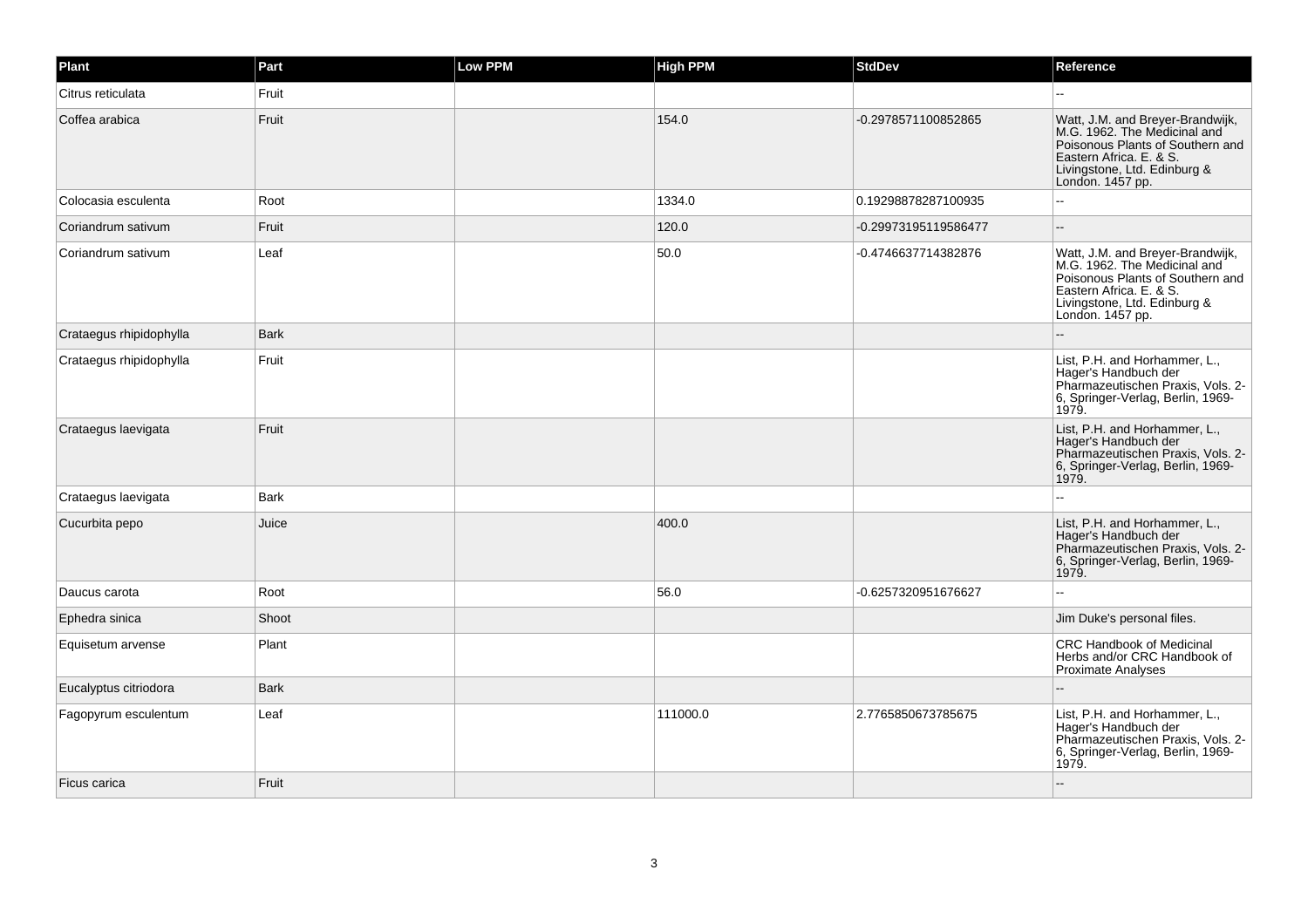| Plant                     | Part               | Low PPM | <b>High PPM</b> | <b>StdDev</b>         | Reference                                                                                                                                                                                                                        |
|---------------------------|--------------------|---------|-----------------|-----------------------|----------------------------------------------------------------------------------------------------------------------------------------------------------------------------------------------------------------------------------|
| Ficus carica              | <b>Fruit Juice</b> |         |                 |                       | Shiraishi, S. C., Kawakami, K.,<br>Widodo, S. E., Shiraishi, M.,<br>Kitazaki, M. 1996. Organic acid<br>profiles in the juice of fig fruits.<br>Journal of the Faculty of<br>Agriculture Kyushu University,<br>$41(1-2)$ : 29-33. |
| Glycine max               | Seed               |         | 770.0           | -0.5180477001291252   |                                                                                                                                                                                                                                  |
| Glycine max               | Root               |         |                 |                       | List, P.H. and Horhammer, L.,<br>Hager's Handbuch der<br>Pharmazeutischen Praxis, Vols. 2-<br>6, Springer-Verlag, Berlin, 1969-<br>1979.                                                                                         |
| Glycyrrhiza glabra        | Plant              |         |                 |                       |                                                                                                                                                                                                                                  |
| Haematoxylum campechianum | Wood               |         |                 |                       | ANON. 1948-1976. The Wealth of<br>India raw materials. Publications<br>and Information Directorate, CSIR,<br>New Delhi, 11 volumes.                                                                                              |
| Hibiscus sabdariffa       | Flower             |         |                 |                       | List, P.H. and Horhammer, L.,<br>Hager's Handbuch der<br>Pharmazeutischen Praxis, Vols. 2-<br>6, Springer-Verlag, Berlin, 1969-<br>1979.                                                                                         |
| Ipomoea batatas           | Root               |         | 1000.0          | -0.020980523283072386 | --                                                                                                                                                                                                                               |
| Juniperus communis        | Leaf               |         |                 |                       |                                                                                                                                                                                                                                  |
| Kalanchoe daegrimontiana  | Plant              |         |                 |                       |                                                                                                                                                                                                                                  |
| Kalanchoe pinnata         | Plant              |         |                 |                       | Tramil                                                                                                                                                                                                                           |
| Lactuca scariola          | Latex Exudate      |         |                 |                       |                                                                                                                                                                                                                                  |
| Lactuca sativa            | Leaf               | 110.0   | 136.0           | -0.4721436506619176   |                                                                                                                                                                                                                                  |
| Lactuca virosa            | Latex Exudate      |         | 10000.0         |                       |                                                                                                                                                                                                                                  |
| Ledum palustre            | Plant              |         |                 |                       |                                                                                                                                                                                                                                  |
| Lens culinaris            | Seed               |         | 212.0           | -0.6318699668329124   | Watt, J.M. and Breyer-Brandwijk,<br>M.G. 1962. The Medicinal and<br>Poisonous Plants of Southern and<br>Eastern Africa. E. & S.<br>Livingstone, Ltd. Edinburg &<br>London. 1457 pp.                                              |
| Lupinus albus             | Seed               |         |                 |                       |                                                                                                                                                                                                                                  |
| Lycopersicon esculentum   | Fruit              | 36.0    | 263.0           | -0.29184659005431485  | --                                                                                                                                                                                                                               |
| Malus domestica           | Plant              |         |                 |                       |                                                                                                                                                                                                                                  |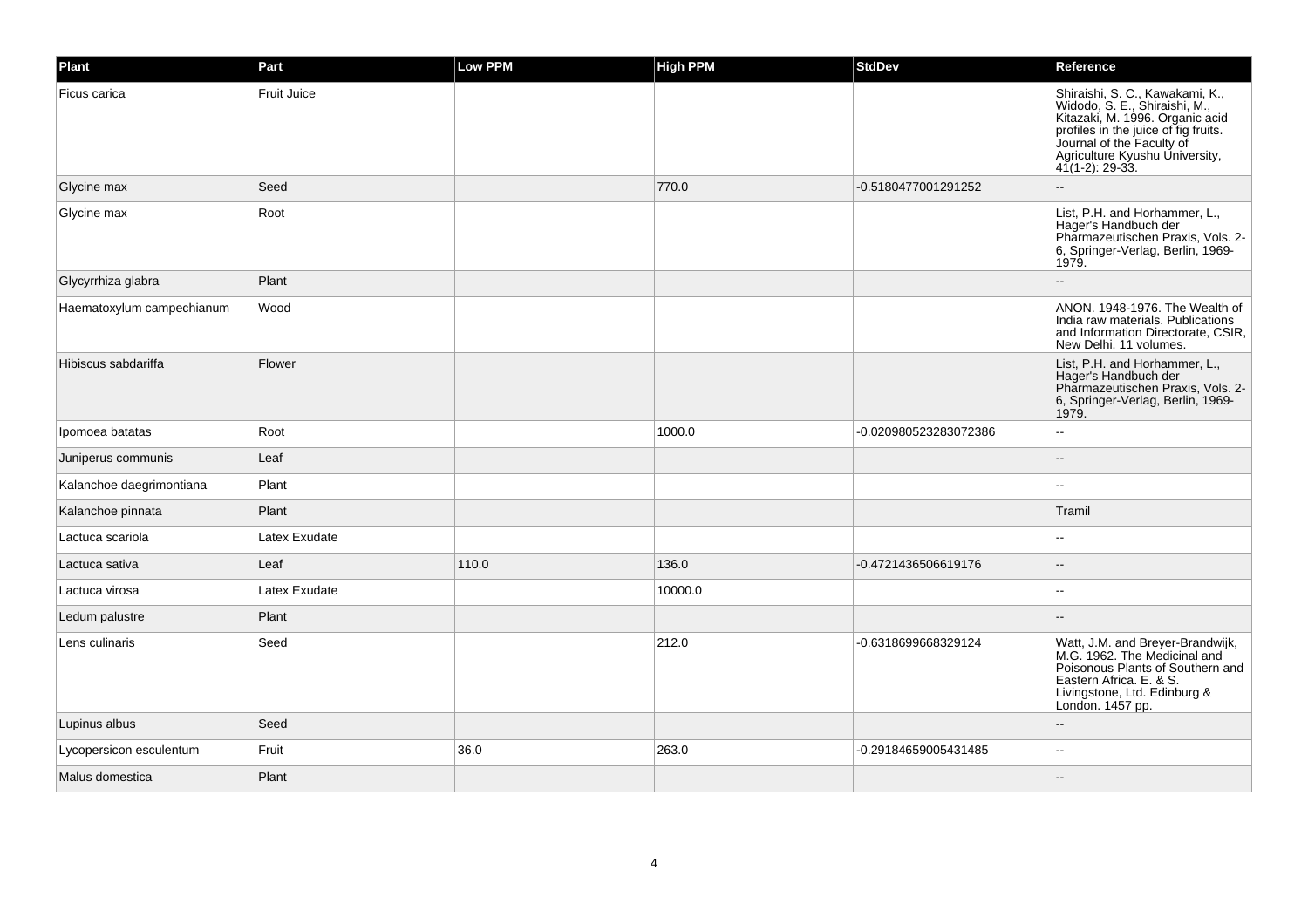| Plant                | Part  | Low PPM | <b>High PPM</b> | <b>StdDev</b>        | Reference                                                                                                                                                                                                                                                                                     |
|----------------------|-------|---------|-----------------|----------------------|-----------------------------------------------------------------------------------------------------------------------------------------------------------------------------------------------------------------------------------------------------------------------------------------------|
| Mangifera indica     | Fruit |         | 300.0           | -0.28980632178692084 |                                                                                                                                                                                                                                                                                               |
| Manihot esculenta    | Root  |         | 171.0           | -0.5520600286774848  |                                                                                                                                                                                                                                                                                               |
| Medicago sativa      | Plant |         |                 |                      | Leung, A. Y. and Foster, S. 1995.<br>Encyclopedia of Common Natural<br>Ingredients 2nd Ed. John Wiley &<br>Sons, New York. 649 pp.                                                                                                                                                            |
| Mentha spicata       | Leaf  |         | 38.0            | -0.4750154161977811  | Watt, J.M. and Breyer-Brandwijk, M.G. 1962. The Medicinal and<br>Poisonous Plants of Southern and<br>Eastern Africa, E. & S.<br>Livingstone, Ltd. Edinburg &<br>London. 1457 pp.                                                                                                              |
| Momordica charantia  | Fruit |         | 5.0             | -0.30607332554046784 | Watt, J.M. and Breyer-Brandwijk,<br>M.G. 1962. The Medicinal and<br>Poisonous Plants of Southern and<br>Eastern Africa, E. & S.<br>Livingstone, Ltd. Edinburg &<br>London. 1457 pp.                                                                                                           |
| Moringa oleifera     | Leaf  |         | 1010.0          | -0.4465321906788087  |                                                                                                                                                                                                                                                                                               |
| Moringa oleifera     | Fruit |         | 1010.0          | -0.25065522800719753 |                                                                                                                                                                                                                                                                                               |
| Morus alba           | Leaf  |         |                 |                      |                                                                                                                                                                                                                                                                                               |
| Murraya sp           | Fruit | 22.0    | 5240.0          | -0.01740293689701496 | $\overline{a}$                                                                                                                                                                                                                                                                                |
| Murraya koenigii     | Leaf  |         | 1320.0          | -0.43744803439189367 | =ICMR(Indian Council of Medical<br>Research).1976.Medicinal Plants<br>of India. Vol. 1. Indian Council of<br>Med. Res.Cambridge Printing<br>Works, New Delhi.487<br>pp,ICMR.1987.Medicinal Plants of<br>India. Vol.2. Indian Council of Med.<br>Res.Cambr. Printing Works, New<br>Delhi.600pp |
| Musa x paradisiaca   | Leaf  |         |                 |                      | Rizk, A.F.M. and Al-Nowaihi, A.S.,<br>The Phytochemistry of the<br>Horticultural Plants of Qatar,<br>Scientific and Applied Research<br>Centre, University of Qatar.                                                                                                                          |
| Musa x paradisiaca   | Fruit | 22.0    | 5240.0          | -0.01740293689701496 | Watt, J.M. and Breyer-Brandwijk, M.G. 1962. The Medicinal and<br>Poisonous Plants of Southern and<br>Eastern Africa, E. & S.<br>Livingstone, Ltd. Edinburg &<br>London. 1457 pp.                                                                                                              |
| Nicotiana tabacum    | Leaf  |         |                 |                      | ANON. 1948-1976. The Wealth of<br>India raw materials. Publications<br>and Information Directorate, CSIR,<br>New Delhi. 11 volumes.                                                                                                                                                           |
| Opuntia ficus-indica | Fruit |         |                 |                      |                                                                                                                                                                                                                                                                                               |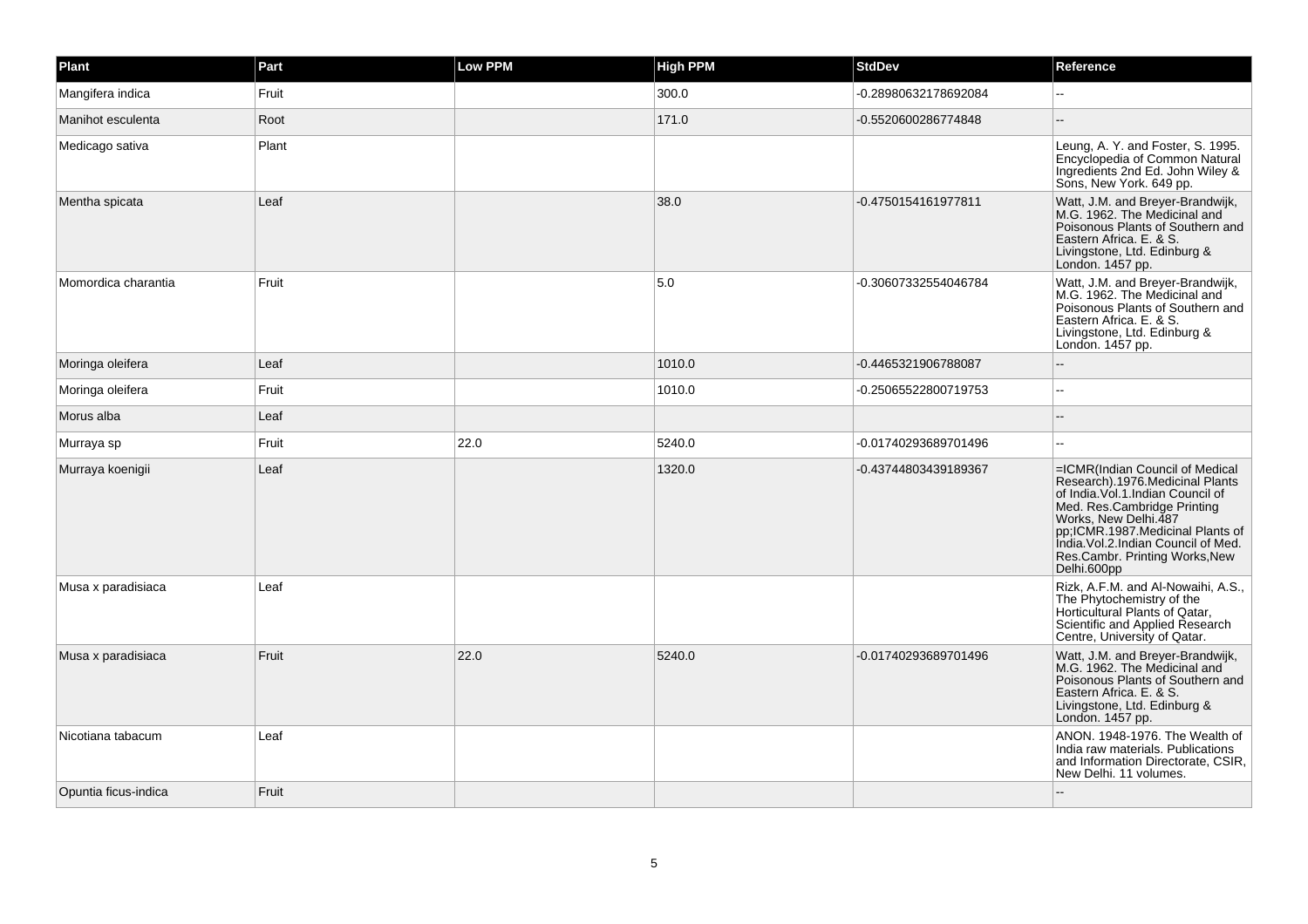| Plant                       | Part  | Low PPM | <b>High PPM</b> | <b>StdDev</b>        | Reference                                                                                                                                                                        |
|-----------------------------|-------|---------|-----------------|----------------------|----------------------------------------------------------------------------------------------------------------------------------------------------------------------------------|
| Oryza sativa                | Seed  |         | 46.0            | -0.665731071264505   |                                                                                                                                                                                  |
| Papaver somniferum          | Seed  |         | 16200.0         | 2.629403151554455    | ANON, 1948-1976. The Wealth of<br>India raw materials. Publications<br>and Information Directorate, CSIR,<br>New Delhi. 11 volumes.                                              |
| Parthenocissus quinquefolia | Fruit |         | 20000.0         | 0.796498674636388    | $-$                                                                                                                                                                              |
| Pastinaca sativa            | Root  |         | 205.0           | -0.5302787220629975  |                                                                                                                                                                                  |
| Phaseolus vulgaris          | Fruit |         | 312.0           | -0.2891446131596579  | Watt, J.M. and Breyer-Brandwijk, M.G. 1962. The Medicinal and<br>Poisonous Plants of Southern and<br>Eastern Africa. E. & S.<br>Livingstone, Ltd. Edinburg &<br>London. 1457 pp. |
| Phoenix dactylifera         | Seed  |         |                 |                      | ANON. 1948-1976. The Wealth of<br>India raw materials. Publications<br>and Information Directorate, CSIR,<br>New Delhi. 11 volumes.                                              |
| Physalis ixocarpa           | Fruit | 109.0   | 536.0           | -0.27679271878408324 |                                                                                                                                                                                  |
| Piper betel                 | Leaf  |         |                 |                      |                                                                                                                                                                                  |
| Piper nigrum                | Fruit | 4000.0  | 34000.0         | 1.5684920731098055   | ANON. 1948-1976. The Wealth of<br>India raw materials. Publications<br>and Information Directorate, CSIR,<br>New Delhi. 11 volumes.                                              |
| Piper methysticum           | Root  |         |                 |                      | Madaus, G. 1976. Lehrbuch der<br>Biologischen Hilfmittel. Vol., 1-3.<br>2862 pp. (+ 144 p. index). Georg<br>Olms Verlag, Hildescheim. Reprint<br>of 1938 Madaus.                 |
| Pisum sativum               | Fruit |         | 60.0            | -0.30304049433217944 |                                                                                                                                                                                  |
| Plantago psyllium           | Seed  |         |                 |                      |                                                                                                                                                                                  |
| Plectranthus amboinicus     | Leaf  |         |                 |                      | List, P.H. and Horhammer, L.,<br>Hager's Handbuch der<br>Pharmazeutischen Praxis, Vols. 2-<br>6, Springer-Verlag, Berlin, 1969-<br>1979.                                         |
| Polygonum hydropiperoides   | Plant |         |                 |                      |                                                                                                                                                                                  |
| Portulaca oleracea          | Plant | 1679.0  | 16790.0         | -0.3939567654076973  |                                                                                                                                                                                  |
| Prunus dulcis               | Seed  |         | 4073.0          | 0.1557066850368414   | Watt, J.M. and Breyer-Brandwijk, M.G. 1962. The Medicinal and<br>Poisonous Plants of Southern and<br>Eastern Africa. E. & S.<br>Livingstone, Ltd. Edinburg &<br>London. 1457 pp. |
| Prunus persica              | Hh    |         | 10.0            |                      |                                                                                                                                                                                  |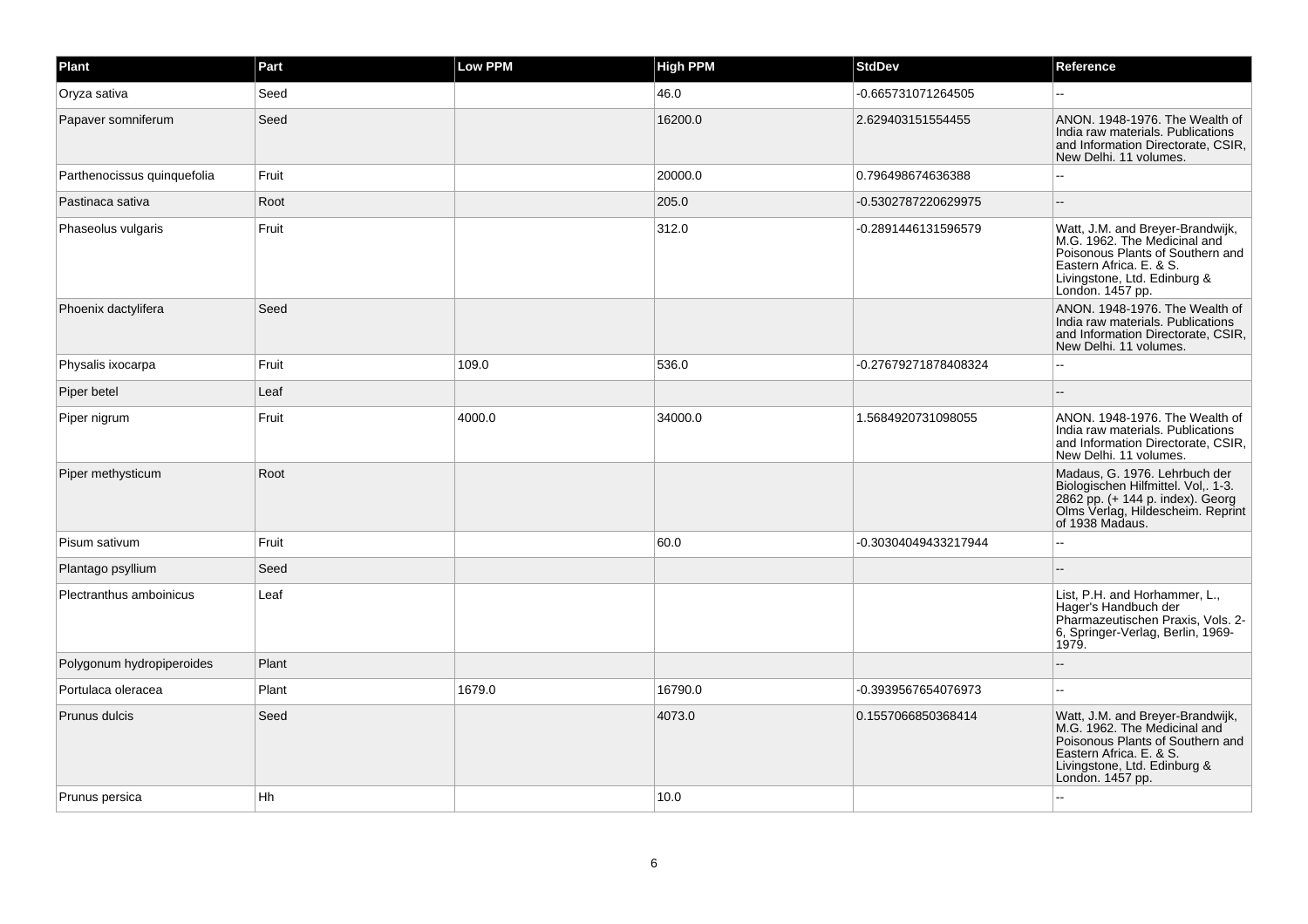| Plant              | Part    | Low PPM | <b>High PPM</b> | <b>StdDev</b>        | Reference                                                                                                                                |
|--------------------|---------|---------|-----------------|----------------------|------------------------------------------------------------------------------------------------------------------------------------------|
| Prunus persica     | Plant   |         | 10.0            | -0.5356216717488533  | List, P.H. and Horhammer, L.,<br>Hager's Handbuch der<br>Pharmazeutischen Praxis, Vols. 2-<br>6, Springer-Verlag, Berlin, 1969-<br>1979. |
| Psidium guajava    | Fruit   |         | 140.0           | -0.2986291034837599  | ANON. 1948-1976. The Wealth of<br>India raw materials. Publications<br>and Information Directorate, CSIR,<br>New Delhi. 11 volumes.      |
| Punica granatum    | Fruit   |         | 140.0           | -0.2986291034837599  |                                                                                                                                          |
| Raphanus sativus   | Root    |         | 92.0            | -0.6026695352229113  | ٠.                                                                                                                                       |
| Rheum rhabarbarum  | Pt      | 4400.0  | 13360.0         |                      |                                                                                                                                          |
| Rheum officinale   | Rhizome |         |                 |                      | ц.                                                                                                                                       |
| Rheum rhabarbarum  | Leaf    | 3000.0  | 11000.0         | -0.15378792840048167 |                                                                                                                                          |
| Ribes rubrum       | Fruit   |         |                 |                      |                                                                                                                                          |
| Ribes nigrum       | Fruit   |         | 200.0           | -0.29532056034744525 |                                                                                                                                          |
| Ribes uva-crispa   | Fruit   |         |                 |                      |                                                                                                                                          |
| Rubus fruticosus   | Leaf    |         |                 |                      |                                                                                                                                          |
| Rumex acetosa      | Leaf    |         | 3000.0          | -0.3882177680628056  | --                                                                                                                                       |
| Rumex crispus      | Root    |         |                 |                      | Pedersen, M. 1987. Nutritional<br>Herbology. Pederson Publishing.<br>Bountiful, Utah. 377 pp.                                            |
| Rumex crispus      | Leaf    | 5170.0  | 6970.0          | -0.27188196013037735 |                                                                                                                                          |
| Rumex acetosella   | Plant   |         |                 |                      |                                                                                                                                          |
| Salvia officinalis | Plant   |         |                 |                      | --                                                                                                                                       |
| Sambucus nigra     | Fruit   |         | 410.0           | -0.283740659370344   |                                                                                                                                          |
| Sechium edule      | Fruit   |         | 340.0           | -0.28760062636271105 | --                                                                                                                                       |
| Sesamum indicum    | Seed    |         |                 |                      | --                                                                                                                                       |
| Sinapis alba       | Seed    |         |                 |                      |                                                                                                                                          |
| Solanum tuberosum  | Tuber   |         | 150.0           |                      |                                                                                                                                          |
| Solanum melongena  | Fruit   |         | 291.0           | -0.290302603257368   |                                                                                                                                          |
| Sophora pachycarpa | Leaf    |         |                 |                      |                                                                                                                                          |
| Spinacia oleracea  | Leaf    | 5000.0  | 93900.0         | 2.2754912851003497   |                                                                                                                                          |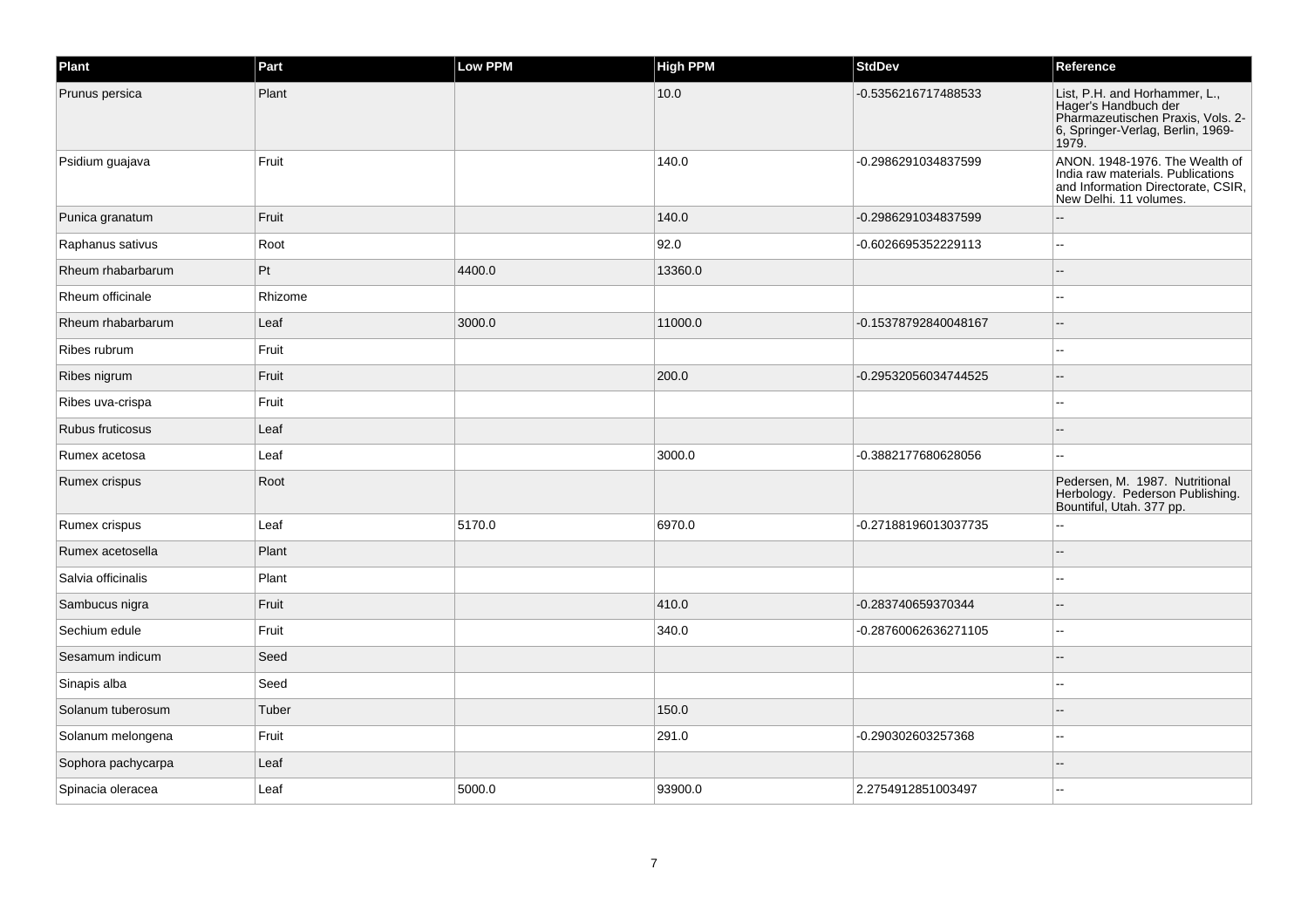| Plant                 | Part        | <b>Low PPM</b> | <b>High PPM</b> | <b>StdDev</b>        | Reference                                                                                                                                                                                                                    |
|-----------------------|-------------|----------------|-----------------|----------------------|------------------------------------------------------------------------------------------------------------------------------------------------------------------------------------------------------------------------------|
| Stellaria media       | Shoot       | 2950.0         | 4330.0          |                      |                                                                                                                                                                                                                              |
| Syzygium cumini       | Fruit       |                |                 |                      | Morton, J.F., Major Medicinal<br>Plants. 1977. Atlas of Medicinal<br>Plants of Middle America.<br>Bahamas to Yucatan. 1981.                                                                                                  |
| Tamarindus indica     | Leaf        | 1000.0         | 1960.0          | -0.4186936472189077  |                                                                                                                                                                                                                              |
| Tamarindus indica     | Fruit       |                |                 |                      | ANON. 1948-1976. The Wealth of<br>India raw materials. Publications<br>and Information Directorate, CSIR,<br>New Delhi. 11 volumes.                                                                                          |
| Taraxacum officinale  | Leaf        |                | 1700.0          | -0.42631261700793327 | Hansel, R., Keller, K., Rimpler, H.,<br>and Schneider, G. eds. 1992.<br>Hager's Handbuch der<br>Pharmazeutischen Praxis, Drogen<br>(A-D), 1209 pp., 1993 (E-O), 970<br>pp., 1994 (P-2), 1196 pp.<br>Springer-Verlag, Berlin. |
| Terminalia chebula    | Bark        |                |                 |                      | Bharadwaj, K., Chandra, V. 1983.<br>Comparative Incidence of Calcium<br>Oxalate as a Source of Oxalic Acid<br>in Barks of Seven Species of<br>Terminalia. Biol. Mem. 8 1/2: 54-<br>62.                                       |
| Terminalia catappa    | <b>Bark</b> |                |                 |                      | Bharadwaj, K., Chandra, V. 1983.<br>Comparative Incidence of Calcium<br>Oxalate as a Source of Oxalic Acid<br>in Barks of Seven Species of<br>Terminalia. Biol. Mem. 8 1/2: 54-<br>62.                                       |
| Terminalia arjuna     | <b>Bark</b> |                |                 |                      | Bharadwaj, K., Chandra, V. 1983.<br>Comparative Incidence of Calcium<br>Oxalate as a Source of Oxalic Acid<br>in Barks of Seven Species of<br>Terminalia. Biol. Mem. 8 1/2: 54-<br>62.                                       |
| Terminalia bellirica  | <b>Bark</b> |                |                 |                      | Bharadwaj, K., Chandra, V. 1983.<br>Comparative Incidence of Calcium<br>Oxalate as a Source of Oxalic Acid<br>in Barks of Seven Species of<br>Terminalia, Biol, Mem. 8 1/2: 54-<br>62.                                       |
| Terminalia bellirica  | Fruit       |                |                 |                      | ANON. 1948-1976. The Wealth of<br>India raw materials. Publications<br>and Information Directorate, CSIR,<br>New Delhi. 11 volumes.                                                                                          |
| Theobroma cacao       | Seed        | 1520.0         | 5000.0          | 0.3447985152060364   |                                                                                                                                                                                                                              |
| Trichosanthes anguina | Fruit       | 10.0           | 340.0           | -0.28760062636271105 | $\sim$                                                                                                                                                                                                                       |
| Trifolium pratense    | Plant       |                |                 |                      |                                                                                                                                                                                                                              |